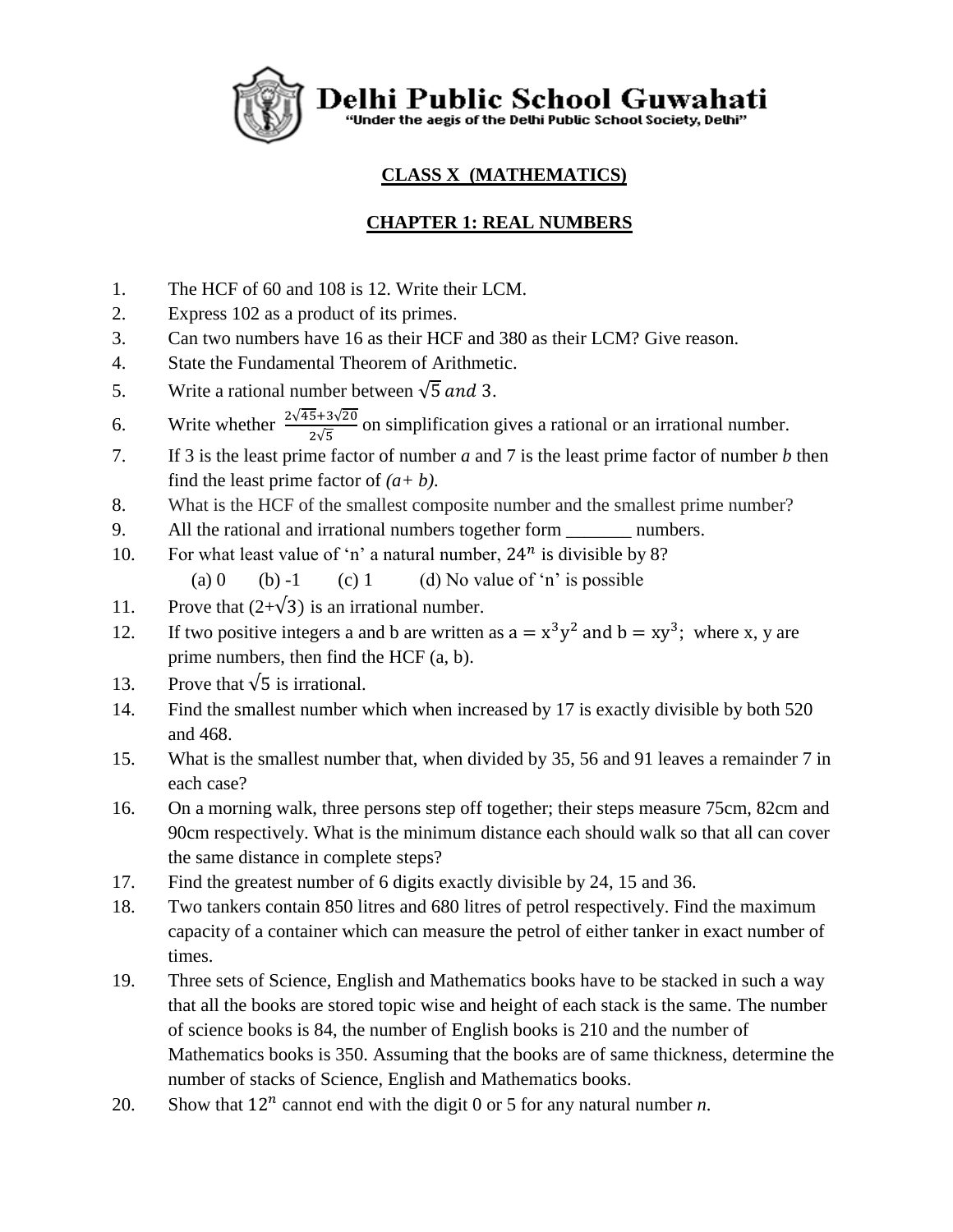- 21. Prove that  $(\sqrt{3} + \sqrt{5})$  is irrational.
- 22. Find the least number of square tiles required to pave the ceiling of a room 15m17cm long 9m2cm broad.
- 23. In a school, there are two sections, namely A and B of class X. There are 30 students in section A and 28 students in section B. Find the minimum number of books required for their class library so that they can be distributed equally among students of section A or section B.

### **ANSWERS**

1. 540 2. 2×3×17 3. No 6. Rational number 7. 2 8. 2 9. Real number 10. 1 12.  $xy^2$ 14. 4663 15. 3647 16.184 m 50 cm 17. 999720 18. 170 *l* 19. 6, 15, 25 22. 814 tiles 23. 420 books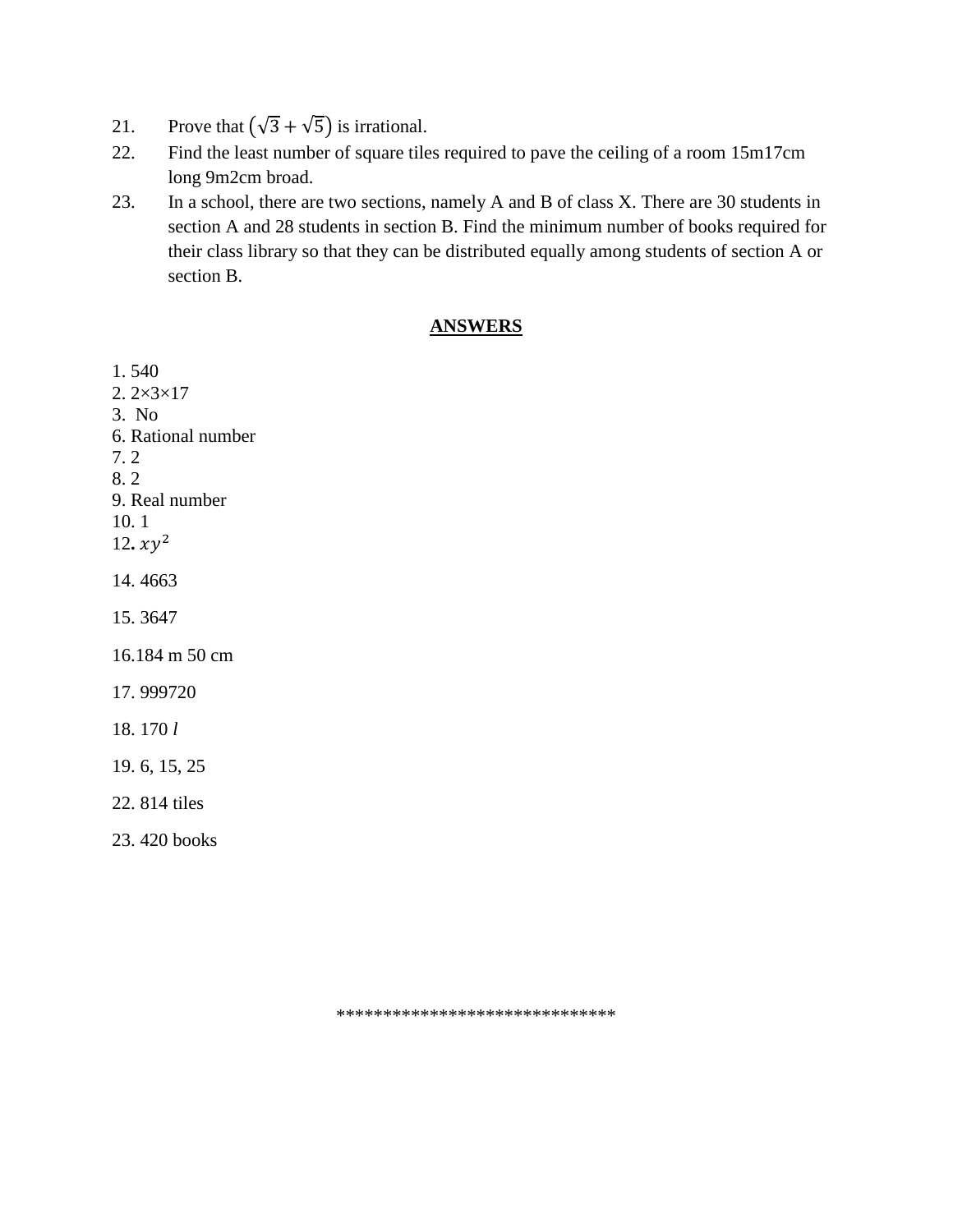#### **CHAPTER 2: POLYNOMIALS**

- 1. Is the following statement True or False? Justify your answer. If the zeroes of a quadratic polynomial  $ax^2 + bx + c$  are both negative, then a, b and c all have the same sign.
- 2. In each of the following, determine whether the given values of x are the zeroes of the polynomial or not:
	- i.  $2x^2 5x 3$ ;  $x = 3$ ,  $x = -\frac{1}{3}$ 2
	- ii.  $x^2 - 4\sqrt{2}x + 6$ ;  $x = 3\sqrt{2}$ ,  $x = -\sqrt{2}$
- 3. If the sum of zeroes of the quadratic polynomial  $3x^2 kx + 6$  is 3, then find the value of k.
- 4. If  $\alpha$  and  $\beta$  are the zeroes of the polynomial  $ax^2 + bx + c$ , find the value of  $\alpha^2 + \beta^2$ .
- 6. If the sum of the zeroes of the polynomial  $p(x) = (k^2 14)x^2 2x 12$  is 1, then find the value of *k*.
- 7. If  $\alpha$  and  $\beta$  are the zeroes of a polynomial such that  $\alpha + \beta = -6$  and  $\alpha\beta = 5$ , then find the polynomial.
- 8. Find the condition that zeroes of polynomial  $p(x) = ax^2 + bx + c$  are reciprocal of each other.
- 9. Find a quadratic polynomial, whose zeroes are −4 and −5.
- 10. Form a quadratic polynomial whose zeroes are  $3 + \sqrt{2}$  and  $3 \sqrt{2}$ .
- 11. Find a quadratic polynomial, the sum and product of whose zeroes are  $\sqrt{3}$  and  $\frac{1}{\sqrt{3}}$  resp.
- 12. Find the zeroes of the quadratic polynomial  $\sqrt{3}x^2 8x + 4\sqrt{3}$ .
- 13. If the zeroes of the polynomial  $x^2 + px + q$  are double in value to the zeroes of  $2x^2$   $5x - 3$ , find the value of *p* and *q*.
- 14. Find the quadratic polynomial whose zeroes are −2 and −5. Verify the relationship between zeroes and coefficients of the polynomial.
- 15. Find the value of "p" from the polynomial  $x^2 + 3x + p$ , if one of the zeroes of the polynomial is 2.
- 16. Find the value of "x" in the polynomial  $2a^2 + 2xa + 5a + 10$  if  $(a + x)$  is one of its factors.
- 17. How many zeros does the polynomial  $(x 3)^2 4$  can have? Also, find its zeroes.
- 18. If α and β are zeroes of the quadratic polynomial  $x^2 6x + y$ . Find the value of *'y'* if 3α  $+ 2\beta = 20.$
- 19. If α and β are the zeroes of the polynomial  $6y^2 7y + 2$ , find a quadratic polynomial whose zeroes are  $1/\alpha$  and  $1/\beta$ .
- 20. If  $\alpha$  and  $\beta$  are the zeroes of the polynomial  $p(x) = 2x^2 + 5x + k$ , satisfying the relation,  $\alpha^2 + \beta^2 + \alpha \beta = \frac{21}{4}$  $\frac{1}{4}$  then find the value of k.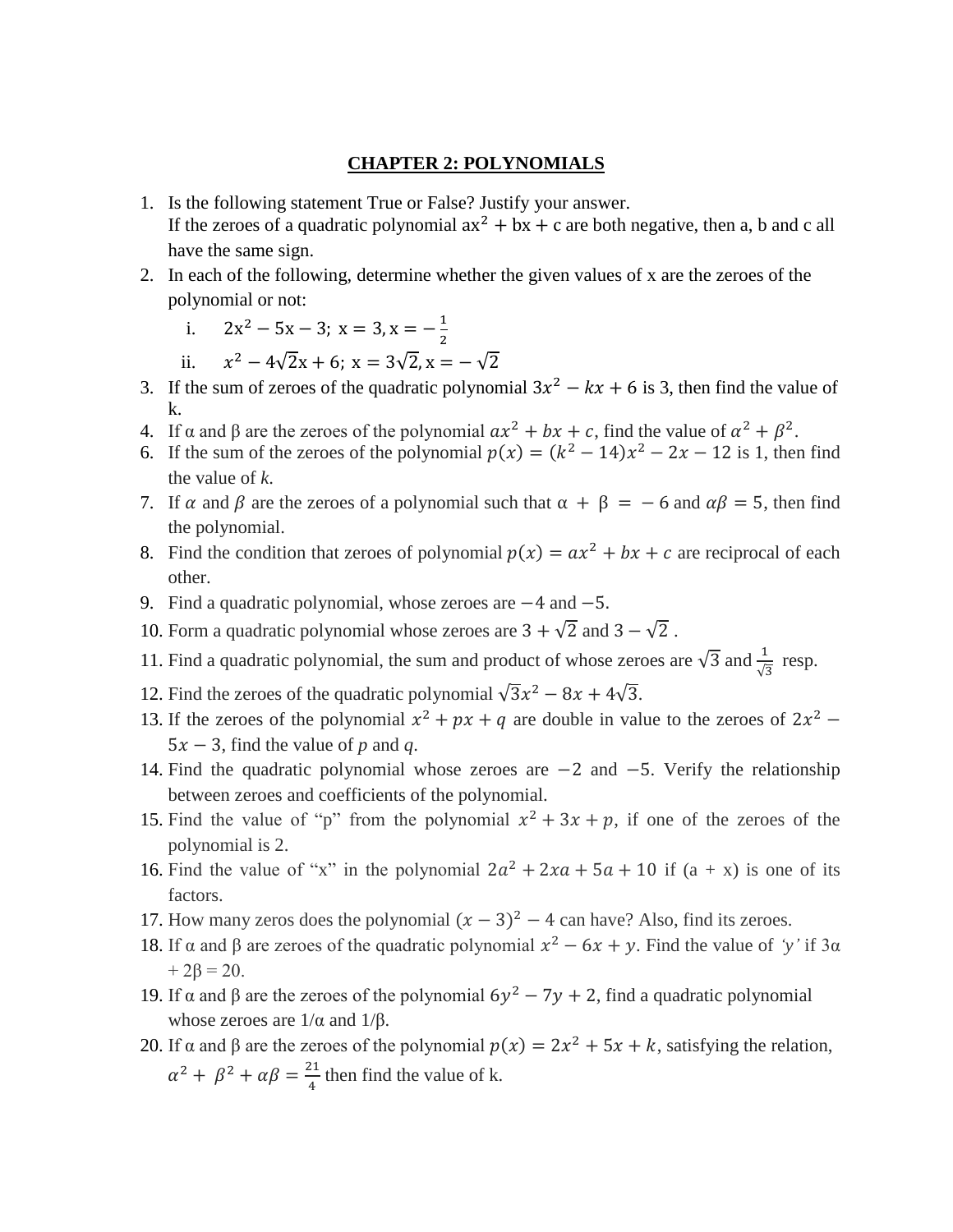21. If  $\alpha$  and  $\beta$  are the zeroes of the quadratic polynomial  $f(x) = x^2 - p(x + 1) - c$ , show that  $(\alpha + 1)(\beta + 1) = 1 - c$ .

## **ANSWERS**

| 1.               | True                            |
|------------------|---------------------------------|
| 2.               | i) yes                          |
|                  | ii) yes                         |
| 3.               | $k = 9$                         |
| $\overline{4}$ . | $b^2$ – 2ca<br>a <sup>2</sup>   |
| 5.               | $k = \pm 4$                     |
| 6.               | $x^2 + 6x + 5$                  |
| 7.               | $a = c$                         |
| 8.               | $x^2 + 9x + 20$                 |
| 9.               | $x^2 - 6x + 7$                  |
| 10.              | $\sqrt{3x^2-3x+1}$              |
| 11.              | $2\sqrt{3}, \frac{2}{\sqrt{3}}$ |
| 12.              | $p = -5, q = -6$                |
| 13.              | $x^2 + 7x + 10$                 |
| 14.              | $p = -10$                       |
| 15.              | $\overline{2}$                  |
| 16.              | $2$ zeroes 1,5                  |
| 17.              | $-16$                           |
| 18.              | $2y^2 - 7y + 6$                 |
| 19.              | $k = 2$                         |

\*\*\*\*\*\*\*\*\*\*\*\*\*\*\*\*\*\*\*\*\*\*\*\*\*\*\*\*\*\*\*\*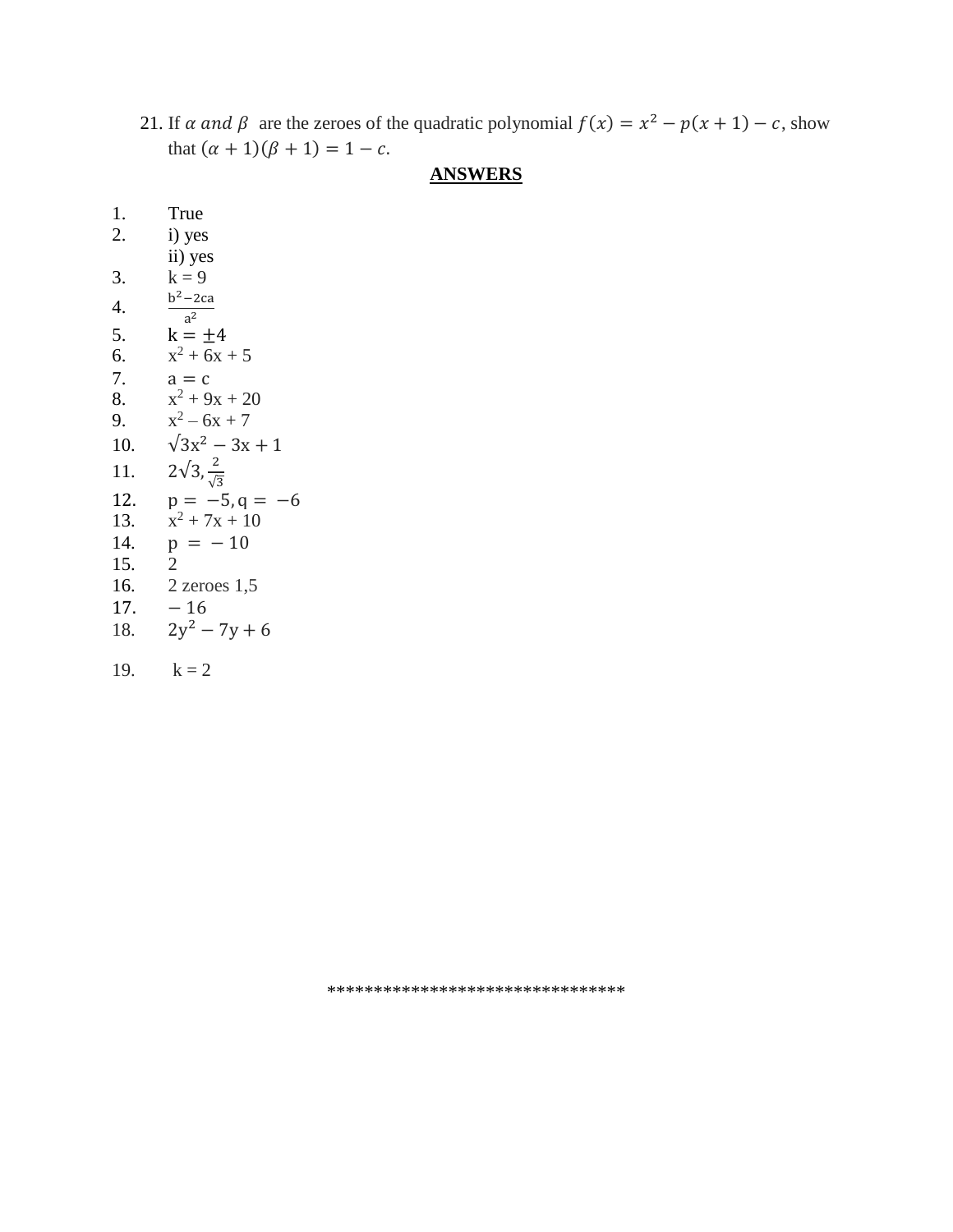### **CHAPTER 3: PAIR OF LINEAR EQUATIONS IN TWO VARIABLES**

- 1. Find the number of solutions of the following pair of linear equations:  $x + 2y -8 = 0$  and  $2x + 4y = 16$ .
- 2. If  $14x + 15y = 63$  and  $15x + 14y = 53$ , then find the value of  $x + y$ .
- 3. If  $2x-3y = 7$  is a linear equation in two variables, write another linear equation in two variables such that the pair represents parallel lines.
- 4. Obtain the condition for the following system of linear equations to have a unique solution:

$$
ax + by = c
$$
  

$$
lx + my = n
$$

5. Find the value of *p* for which the following system of equations have exactly one solution:

$$
7x - 5y - 4 = 0
$$
  

$$
14x + py + 4 = 0
$$

- 6. 2 pens and 1 pencil costs Rs 110 and 5 pens and 2 pencils costs Rs 270. Form a pair of linear equations to represent the situation.
- 7. On comparing the ratios of the coefficients, find out whether the following pair of equations is consistent or inconsistent:

$$
x - 2y = 0
$$
  
3x + 4y - 20 = 0

- 8. For what value of  $k$ ,  $3x + y = 3$  and  $6x + ky = 8$  doesn't have a solution.
- 9. What kind of lines are represented by the pair of equations  $0.4x + 0.3y = 1.7$  and  $0.7x -$ *0.2y = 0.8?*
- 10. Check whether  $x = 3$  and  $y = 1$  is the solution for the pair of equations  $x y = 2$  and  $x + y = 1$ *= 4.*
- 11. For which values of *p* and *q*, will the following pair of linear equations have infinitely many solutions?

 $4x + 5y = 2$ 

$$
(2p + 7q) x + (p + 8q) y = 2q - p + 1.
$$

- 12. If  $x + 1$  is a factor of  $2x^3 + ax^2 + 2bx + 1$ , then find the values of *a* and *b* given that  $2a 3b$ *= 4*.
- 13. Two numbers are in the ratio 5: 6. If 8 is subtracted from each of the numbers, the ratio becomes  $4:5$ . Find the numbers.
- 14. Solve for *x* and *y:*  217*x +*131*y= 913* 131*x + 217y = 827*
- 15. Solve the following pair of linear equations graphically:

$$
4x-5y-20=0
$$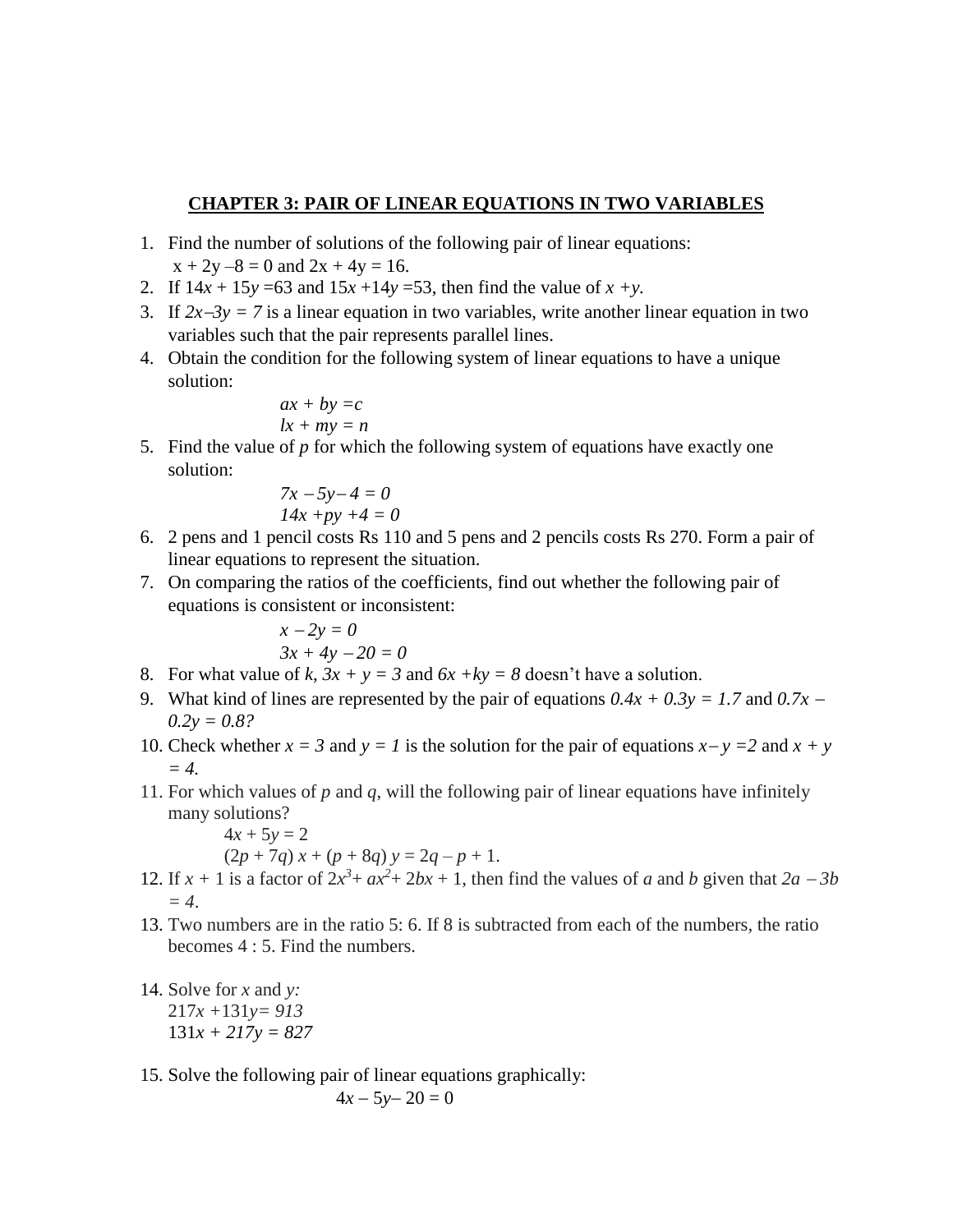$$
3x + 5y - 15 = 0
$$

Determine the vertices of the triangle formed by the lines representing the above equation and *y-*axis.

- 16. Find the solution of the following pair of equations  $\frac{x}{10} + \frac{y}{5}$  $\frac{y}{5} - 1 = 0$  and  $\frac{x}{8} + \frac{y}{6}$  $\frac{y}{6}$  = 15 by elimination method. Hence, find  $\lambda$  if  $y = \lambda x + 5$ .
- 17. Determine the value of *k* so that the following pair of linear equations have no solution:  $(3k + 1)x + 3y - 2 = 0$  $(k^2+1)x + (k-2)y - 5 = 0$
- 18. There are some students in the two examination halls A and B. To make the number of students equal in each hall, 10 students are sent from A to B. But if 20 students are sent from B to A, the number of students in A becomes double the number of students in B. Find the number of students in the two halls.
- 19. Write an equation of a line passing through the point representing solution of the pair of linear equations  $x+y = 2$  and  $2x-y = 1$ . How many such lines can we find?
- 20. Solve for *x* and *y:*
	- $a(x+y) + b(x-y) = a^2 ab + b^2$
	- $a(x+y) b(x-y) = a^2 + ab + b^2$
- 21. Determine, algebraically, the vertices of the triangle formed by the lines  $5x y = 5$ ,  $x + 2y$  $= 1$  and
	- $6x + y = 17$ .
- 22. On selling a T.V. at 5% gain and a fridge at 10% gain, a shopkeeper gains Rs 2000.But if he sells the T.V. at 10% gain and the fridge at 5% loss, he gains Rs 1500 on the transaction. Find the actual prices of T.V. and fridge.
- 23. The sum of a two digit number and the number formed by interchanging the digits is 132. If 12 is added to the number, the new number becomes 5 times the sum of the digits. Find the number.
- 24. Vijay had some bananas, and he divided them into two lots A and B. He sold the first lot at the rate of

₹ 2 for 3 bananas and the second lot at the rate of ₹ 1 per banana, and got a total of ₹ 400. If he had sold the first lot at the rate of ₹ 1 per banana, and the second lot at the rate of ₹ 4 for 5 bananas, his total collection would have been  $\bar{\xi}$  460. Find the total number of bananas he had.

- 25. The ratio of incomes of two persons is 9:7and the ratio of their expenditures is 4:3. If each of them manages to save  $\bar{\tau}$  2000 per month, find their monthly incomes.
- 26. A sum of money was distributed equally in a class of boys. Had there been 10 boys more, each would have received a rupee less and had there been 15 fewer, each would have ₹3 more. Find the number of boys in the class.
- 27. 7 audio cassettes and 3 video cassettes cost ₹ 1110 whereas 5 audio cassettes and 4 video cassettes cost  $\bar{\xi}$ 1350. Find the cost of an audio cassette and a video cassette.
- 28. The age of the father is twice the sum of the ages of his two children. After 20 years, his age will be equal to the sum of the ages of his children. Find the age of the father.
- 29. Susan invested certain amount of money in two schemes A and B, which offer interest at the rate of 8% per annum and 9% per annum, respectively. She received ₹ 1860 as annual interest. However, had she interchanged the amount of investments in the two schemes, she would have received  $\bar{\tau}$  20 more as annual interest. How much money did she invest in each scheme?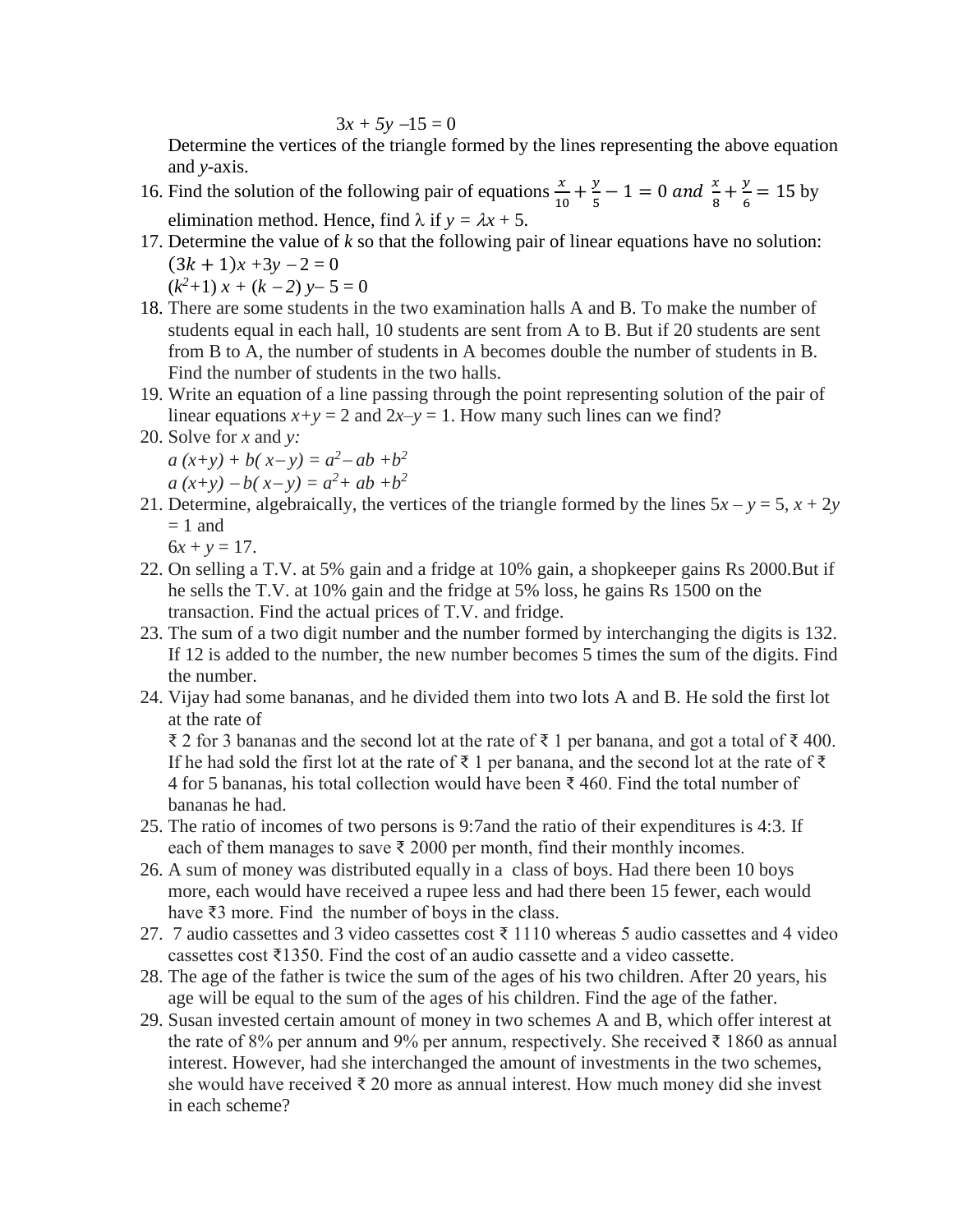30. In a bag containing only white and black balls, half the number of white balls is equal to one-third the number of black balls. Also, two times the total number of balls exceeds three times the number of black balls by 4. Find the number of balls of each type in the bag.

#### **ANSWERS**

- 1. Infinitely many solutions
- 2. 4

3. Any equation satisfying the condition  $\frac{a_1}{a_2} = \frac{b_1}{b_2}$  $\frac{b_1}{b_2} \neq \frac{c_1}{c_2}$  $rac{c_1}{c_2}$  with the given equation.

- 4. *am ≠ bl*
- 5. *p* ≠ −10
- 6.  $2x + y = 110$  and  $5x + 2y = 270$  where *x* represents the cost of each pen and *y* represents the cost of each pencil.
- 7. consistent
- 8.  $k = 2$
- 9. Intersecting lines
- 10. Yes, it is a solution.
- 11.  $p = -1$  and  $q = 2$
- 12. *a = 5* and *b = 2*
- 13. 40 and 48
- 14.  $x = 3$  and  $y = 2$
- 15.  $x = 5$  and  $y = 0$ ; (5,0), (0,3) and (0, -4)

16. 
$$
x = 340
$$
 and  $y = -165$ ;  $\lambda = -\frac{1}{2}$ 

- $17. k = -1$
- 18. 100 students in hall A and 80 students in hall B
- 19.  $x = y$ ; infinitely many such lines
- 20.  $x = \frac{b^2}{2a}$  $\frac{b^2}{2a}$  and  $y = \frac{2a^2 + b^2}{2a}$  $2a$
- $21. (1,0), (2,-1), (3,5)$
- 22. ₹ 20,000 and ₹ 10,000
- 23. 48
- 24. 500
- 25. ₹18000 and ₹14000
- 26. 40
- 27. ₹30 and ₹300
- 28. 40 years
- 29. Scheme A ₹12,000 and Scheme B ₹ 10,000
- 30. 8 white and 12 black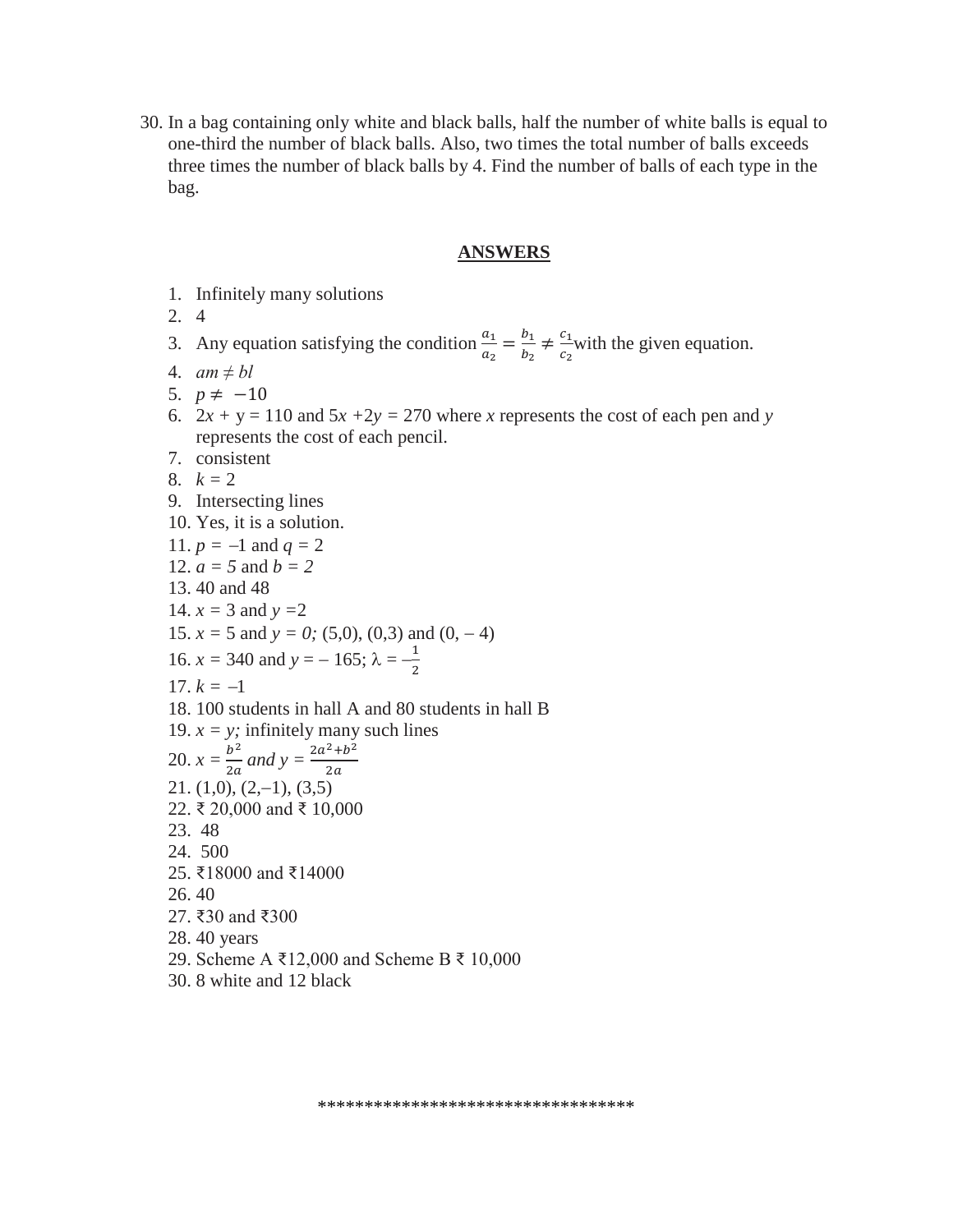## **CHAPTER 15: PROBABILITY**

- 1. A die is thrown once. Find the probability of getting a number less than 3.
- 2. A single letter is selected at random from the word 'PROBABILITY'. Find the probability that it is a vowel.
- 3. From a well shuffled pack of cards, a card is drawn at random. Find the probability of getting a black queen.
- 4. Two coins are tossed simultaneously. Find the probability of getting exactly one head.
- 5. Two friends were born in the year 2000. What is the probability that they have the same birthday?
- 6. If the probability of winning a game is 0.3, what is the probability of losing it?
- 7. A pair of dice is thrown once. Find the probability of getting the same number on each dice.
- 8. In a single throw of a die, find the probability of getting a multiple of 3.
- 9. What is the probability of certain event?
- 10. A month is selected at random in a year. Find the probability that it is March or April.
- 11. The king, queen and jack of clubs are removed from a deck of 52 playing cards and the remaining cards are shuffled. A card is drawn from the remaining cards. Find the probability of getting a card of (i) heart (ii) queen (iii) clubs.
- 12. Two dice are thrown simultaneously. What is the probability that
- i. 5 will not come up on either of them?
- ii. 5 will come up on at least once?
- iii. 5 will come up at both dice?
- 13. A bag contains 3 red balls, 5 black balls and 4 white balls. A ball is drawn at random from the bag. What is the probability that the ball drawn is(i) white (ii) red (iii) black?
- 14. Two coins are tossed simultaneously. Find the probability of getting (i) two heads (ii) at least one head (iii) no head.
- 15. What is the probability that a leap year has 53 Sundays?
- 16. A black die and a white die are thrown at the same time. Write all the possible outcomes.
- 17. A number is selected at random from first 50 natural numbers. Find the probability that it is a multiple of 3 and 4.
- 18. What is the probability that a leap year has 53 Thursdays and 53 Fridays?
- 19. Two unbiased dice are thrown. Find the probability that the total score is more than 5.
- 20. A number is chosen at random from the numbers -3, -2, -1, 0, 1, 2, 3. What will be the probability that the square of this number is less than or equal to 1?
- 21. A bag contains 6 red balls, 5 black balls and 4 white balls. A ball is drawn at random from the bag. Find the probability that the ball drawn is (i) white (ii) red (iii) not black (iv) red or white.
- 22. A card is drawn at random from a well shuffled deck of playing cards. Find the probability that the card drawn is (i) a king or a jack (ii) a non-ace (iii) a red card (iv) neither a king nor a queen.
- 23. A box contains 19 balls bearing numbers 1, 2, 3, .......,19. A ball is drawn at random from the box. What is the probability that the number of the ball is  $(i)$  a prime number (ii) divisible by 3 or 5 (iii) neither divisible by 5 nor by 10 (iv) an even number?
- 24. Cards marked with the numbers 2 to 101 are placed in a box and mixed thoroughly. One card is drawn from this box. Find the probability that the number on the card is: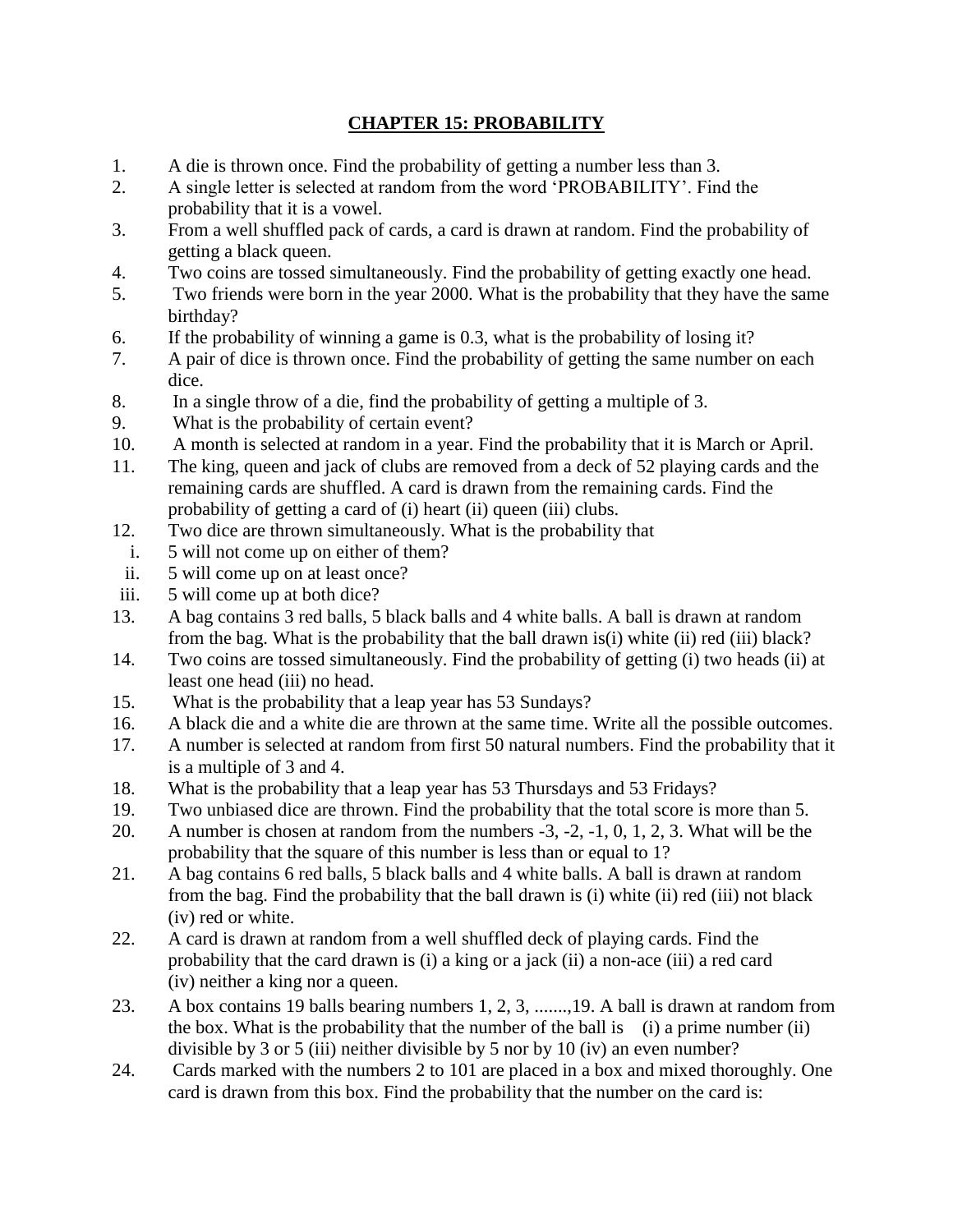- i. an even number
- ii. a number less than 14
- iii. a number which is a perfect square
- iv. a prime number less than 20.
- 25. A bag contains 12 balls out of which x are white.
	- i. If one ball is drawn at random, what is the probability that it will be a white ball?
	- ii. If 6 more white ball are put in the bag, the probability of drawing a white ball will be double than that given in first case. Find x.
- 26. Two customers are visiting a particular shop in the same week (Monday to Saturday). Each is equally likely to visit the shop on any one day as on another. What is the probability that both will visit the shop on (i) the same day (ii) different days (iii) consecutive days?
- 27. The probability of selecting a green marble at random from the jar that contains only green, white and yellow marbles is  $\frac{1}{4}$ . The probability of selecting a white marble at random from the same jar is  $\frac{1}{3}$ . If this contains 10 yellow marbles. What is the total number of marbles in the jar?
- 28. In a bag there are 44 identical cards with figure of circle or square on them. There are 24 circles, of which 9 are blue and rest are green and 20 squares of which 11 are blue and rest are green. One card is drawn from the bag at random. Find the probability that is has the figure of (i) square (ii) green colour (iii) blue circle and (iv) green square.
- 29. A bag contains cards which are numbered from 2 to 90. A card is drawn at random from the bag. Find the probability that it bears (i) a two digit number (ii) a number which is a perfect square.
- 30. The faces of a red cube and a yellow cube are numbered from 1 to 6. Both cubes are rolled. What is the probability that the top face of each cube will have the different number?

### **ANSWERS**